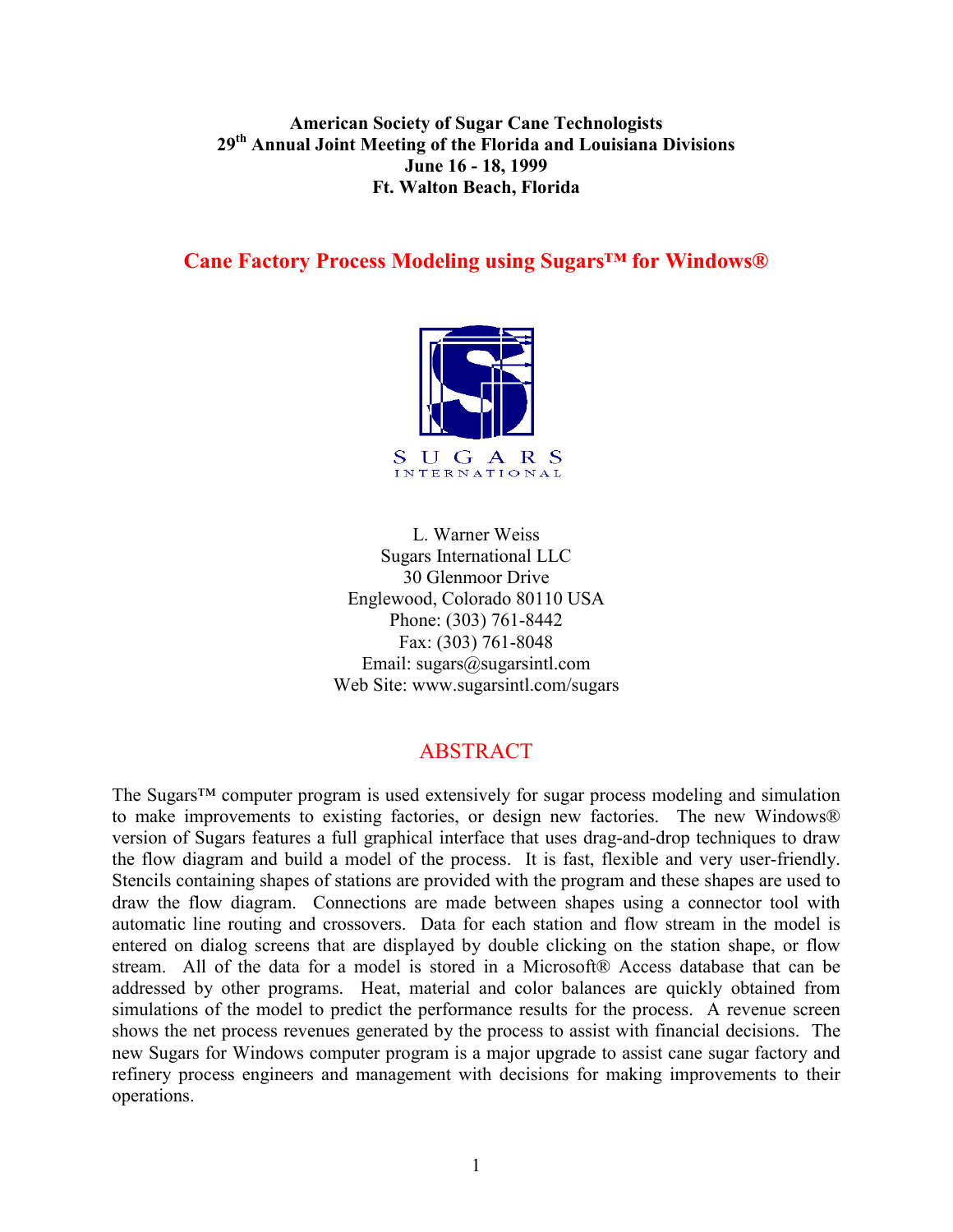# INTRODUCTION

The Sugars<sup>™</sup> Computer Program is used to model sugar factories and refineries, and it has successfully modeled thousands of sugar processes since it was first introduced in 1986. It is a reliable program that is used by sugar companies and engineering firms to improve existing factories, or to design new ones. Sugars is the most widely used program in the world for modeling and simulating sugar processes.

Originally, the program was designed with a text-based interface for IBM compatible personal computers using the DOS operating system. A flow diagram was made of the process model for simulation by using a separate CAD, or diagramming program. The flow diagram was used as a reference to build text files with a text editor to describe the model for simulation by Sugars. This method worked well for users that were familiar with personal computers, and simulations from Sugars were found to be an accurate representation of the process. However, modern Windows® based software provides opportunities for dramatic improvements in the user interface and tools were developed that made it possible to integrate the drawing and model building steps.

In August of 1997, Visio Corporation released version 5.0 of their diagramming software. The Visio® program was known to be an excellent program for making process flow diagrams; however, it lacked some of the necessary features for integration with Sugars until the release of version 5. Once it was determined that this new release had the necessary functionality, development work was directed to a new Windows version of Sugars that would use Visio to give Sugars a robust graphical interface. Early versions of the integrated programs were shown last year at the SIT meeting in Marseille, France and at the ICUMSA meeting in Berlin, Germany. A beta test version of the new program was released in December 1998 to some sugar companies in the USA and the first showing of the complete program was made at the ASSBT meeting on February 11, 1999 in Orlando, Florida. The new Sugars for Windows program is an exciting change. Now, using Sugars, it is a simple procedure to build a model and obtain material, energy and color balances that can be used to evaluate a process.

# NEW USER INTERFACE

The new graphical interface for Sugars makes model building a simple matter of dragging predrawn shapes from a Shapes Stencil to the drawing surface. The shapes are designed to represent stations for modeling the process by Sugars. Connections between the shapes are drawn using a connection tool that automatically routes connections between associated stations. Data entry dialogs for controlling the performance of each station are displayed by double clicking on the station shape. Flow stream properties are entered and displayed on a dialog screen by double clicking on the flow stream. Sugars for Windows is now a fully functioning Windows 95/98/NT program that gives all of the benefits to a user that are available in the Windows environment; such as, drop-down menus, online help, print preview, scrolling, object design and database storage. It is a dramatic change for users of Sugars and it makes the program much easier to learn and use while still providing all of the flexibility needed for modeling sugar processes.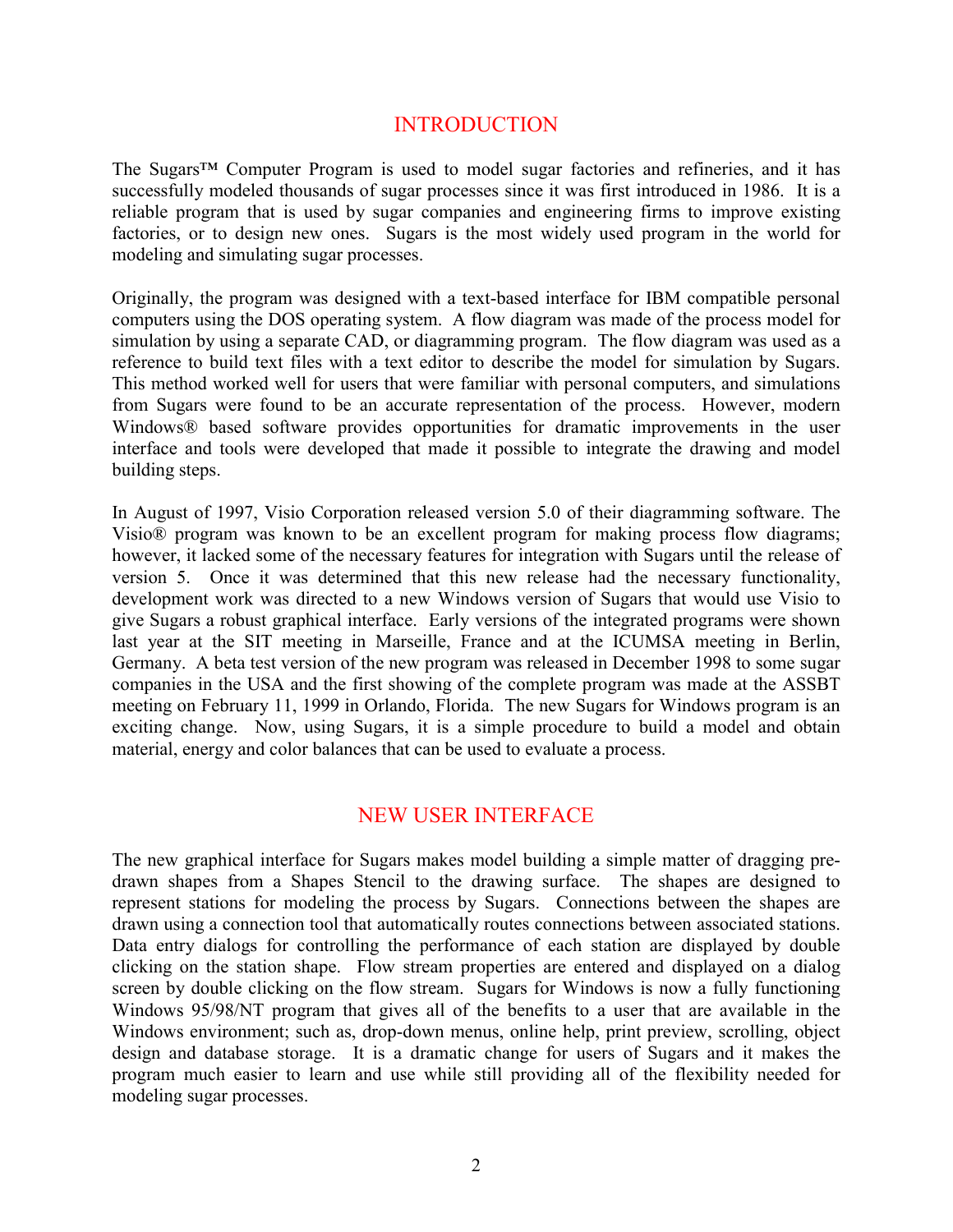

The new interface is shown in the figure above. Stencils on the left contain shapes of stations that are used to build a model. Different stencils are selected by clicking on the gray bar with the name of the stencil. Shapes on a stencil are dragged from the stencil to the drawing surface and dropped in place. Drawing tools are available to design shapes of factory equipment and add them to the stencils as needed. Connections between stations are drawn using a connection tool that features automatic routing around shapes and crossovers (line jumps) for crossing connection lines. Drawings can be composed of different layers and pages. Full zoom-in, zoomout and panning features are provided in the interface. The menu selections at the top of the window include a Sugars menu entry that gives a drop-down menu containing selections for:

| Model properties                                                                   | - overall properties of the model such as molecular weights for |                                                           |                                                        |  |  |  |  |  |  |  |  |  |
|------------------------------------------------------------------------------------|-----------------------------------------------------------------|-----------------------------------------------------------|--------------------------------------------------------|--|--|--|--|--|--|--|--|--|
|                                                                                    |                                                                 |                                                           | flow stream components, colors, iteration accuracy and |  |  |  |  |  |  |  |  |  |
|                                                                                    |                                                                 | atmospheric pressure are set on this screen,              |                                                        |  |  |  |  |  |  |  |  |  |
| Default units                                                                      |                                                                 | - units used for all entries and when a model is saved,   |                                                        |  |  |  |  |  |  |  |  |  |
| Synchronize database - check/correct synchronization between drawing and database, |                                                                 |                                                           |                                                        |  |  |  |  |  |  |  |  |  |
| Reports                                                                            | - selection of reports for print preview and printout,          |                                                           |                                                        |  |  |  |  |  |  |  |  |  |
| Balance                                                                            |                                                                 | - model iteration balance calculations (single, or full). |                                                        |  |  |  |  |  |  |  |  |  |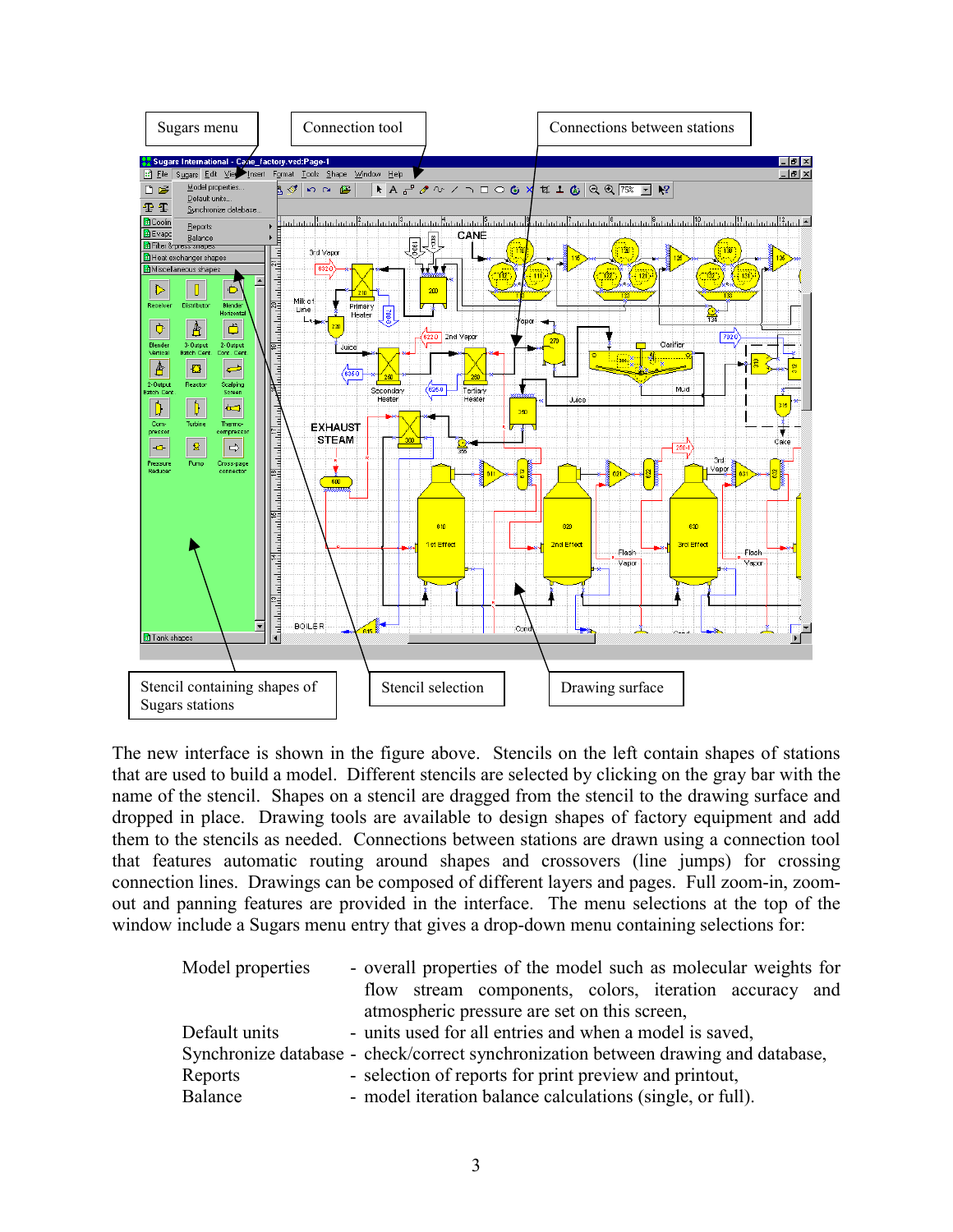

The figure above shows the Model Properties screen when it is selected from the Sugars dropdown menu.

Also, shown on the figure above is the Sugars toolbar. The Sugars toolbar provides icons for (numbered from left-to-right): (1) Balance - full, (2) Balance - single step, (3) Display last error or warning messages, (4) Summary report, (5) Detail report and (6) Revenues report. The tool bar icons provide a quick method for selecting items that appear on the Sugars menu without having to go to the menu to make the selections. Item (1) Balance - full, gives a full iteration balance of the model. If any errors occur during the balance calculations, they will be displayed on an error, or warning, message screen. Sometimes revisions to the design of the model, or data controlling the performance of stations in the model, may be needed to bring the model into balance. The last error, or warning, message screen can be referenced as corrections are made to the model. Item (2) Balance - single step, can be used to see how the model changes between iterations.

At the bottom of the screen, in the lower left-hand corner, a small box indicates whether the model is in, or out of, balance. When the box is green (as shown in the figure above), the model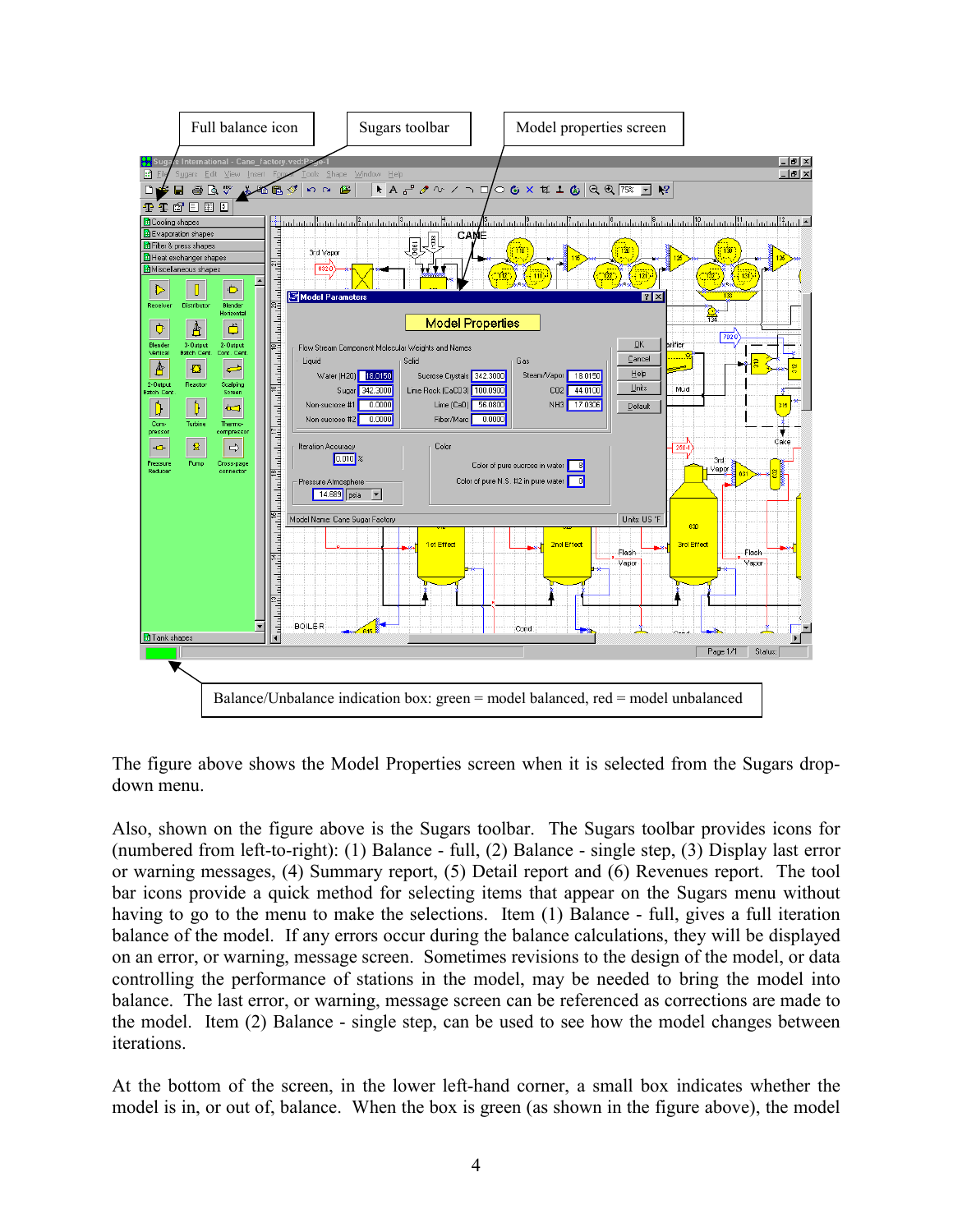is in balance. When the box is red, the model is unbalanced. Any changes to a model will cause the balance indicator box to change to red for a model that was in balance (box was green).



The figure above shows the Units Selection screen for selecting the system of units to be used with Sugars for entering data and displaying the results from the balance calculations. The default system of units is used when a model is saved, even if the displayed units are different. Units are available for SI, US with temperature in  $\rm{^{\circ}C}$  and US with temperature in  $\rm{^{\circ}F}$  systems.

As shown on the figure above, the stencils on the left contain shapes of stations that can be used to build a model of a sugar factory, or refinery. Each of the station types in Sugars is represented on the stencils and many of the stations have more than one shape that can be used for the process flow diagram of a model. Also, other unique shapes can be drawn and added to the stencils, if needed. There is no limit to the number of different shapes that can be used to represent the Sugars station types.

Complete online help systems are available from the main menu for both Visio and Sugars (see figure below). Help for Visio describes all of the drawing features available in Visio, and help for Sugars describes each of the stations, input properties, examples and features of each station.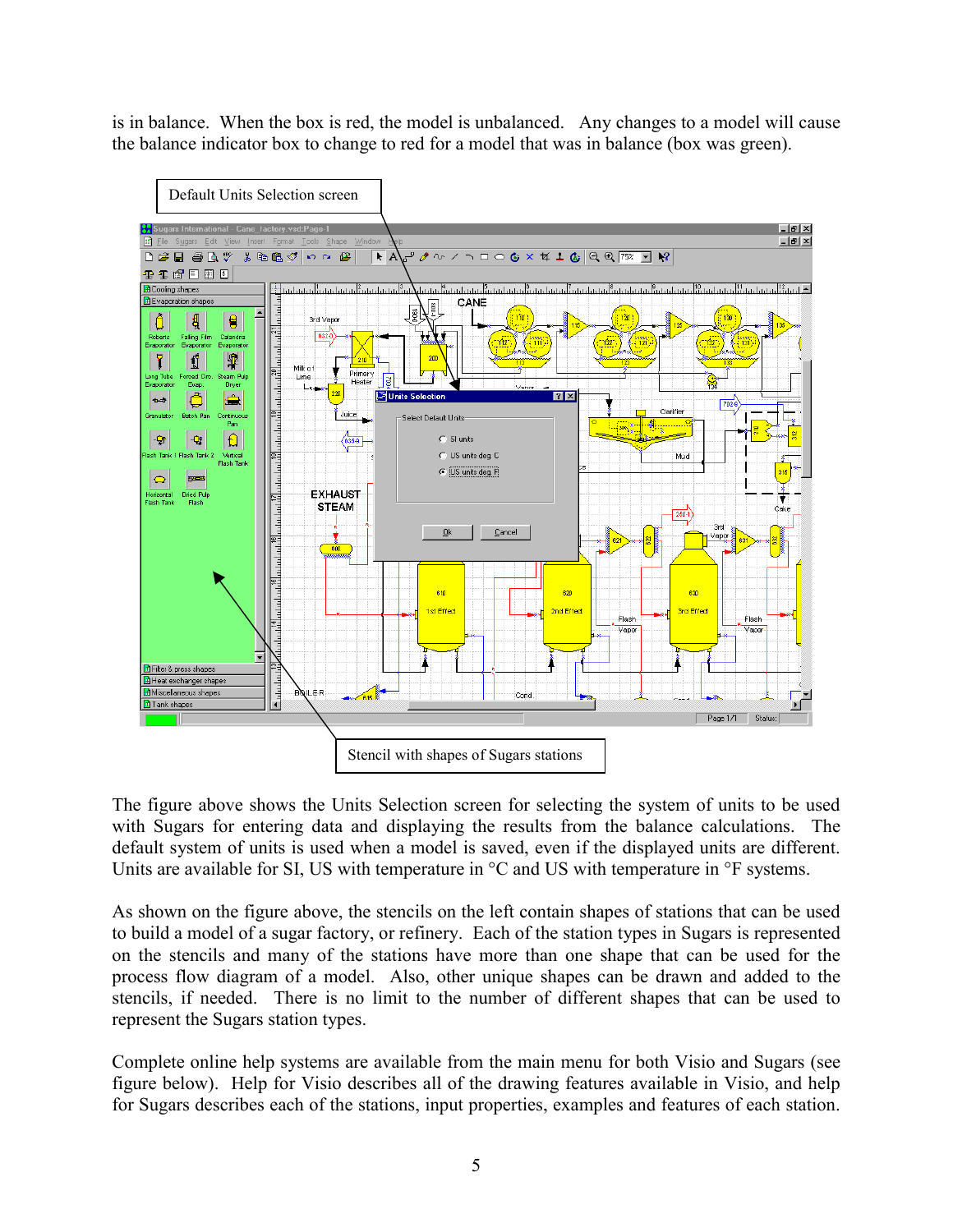Also, the Sugars help system describes how to design shapes so that they will work with Sugars and other features of the program. The help system includes features such as a table of contents, index and full search for key words.



The input and output connections for the shapes stay glued to the shapes even when the shapes are moved, or the flow streams are rerouted. Stations can be copied from one part of the flow diagram and pasted into another part with the data for the station repeated in the copied station. Also, groups of stations may be combined and placed on the drawing as a group instead of having to add each station individually (station numbers for each station are entered when the group is dropped on the drawing).

# MODEL BUILDING

Every model of a factory, refinery, or portion of a process is built by selecting stations from the available station modules in Sugars and connecting the stations together using flow streams. Flow streams between stations, and flow streams that leave a model, are called *internal flows*. Flow streams that go into the model from outside sources (e.g., beets, steam, water, milk of lime, etc.) are called *external flows*. All external flows must be fully specified before a balance can be done. Internal flows are calculated by Sugars during the balance calculations.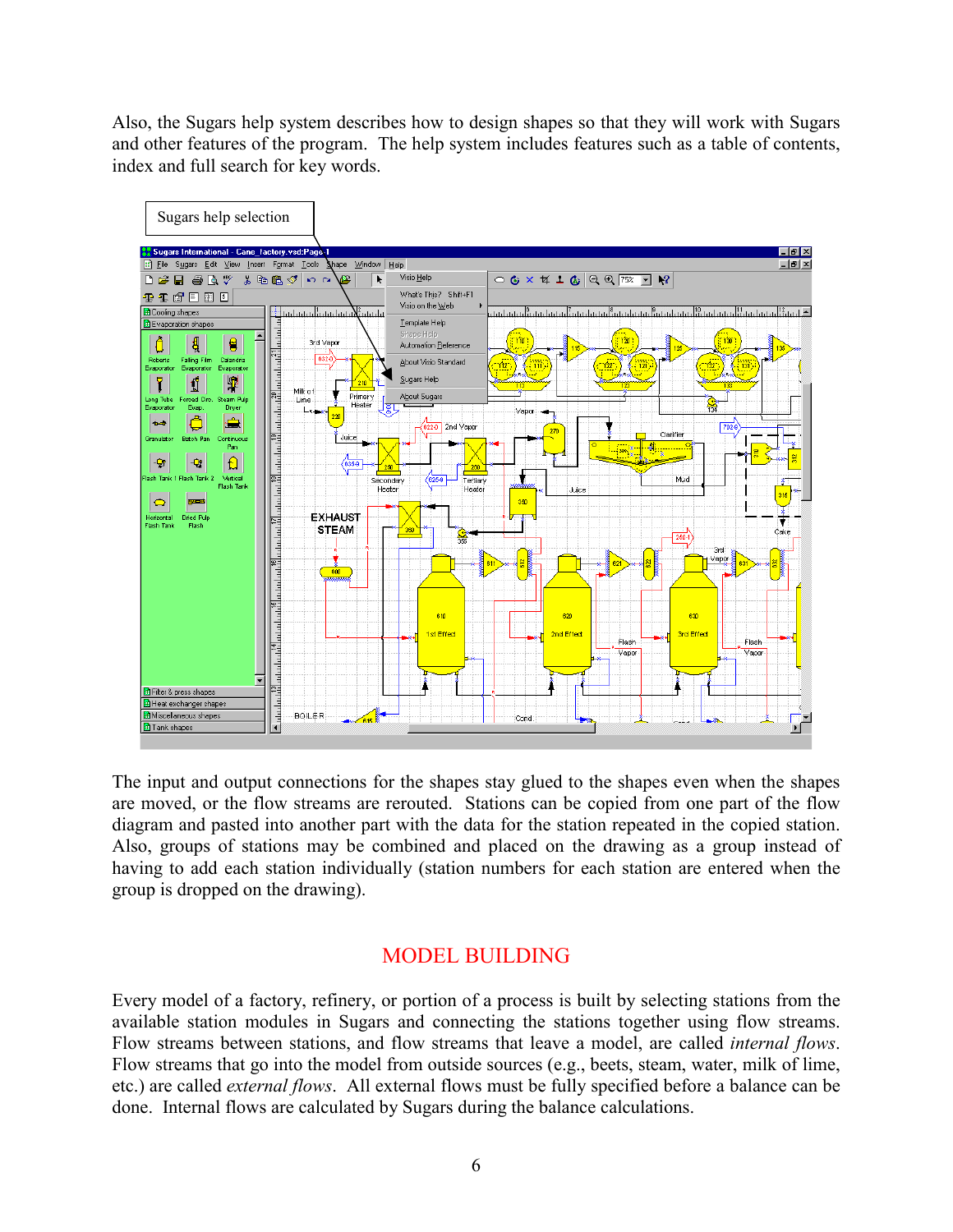Sugars has sixteen different stations that can be used to simulate a process. The sixteen stations are: centrifugal (batch and continuous), heater (or heat exchanger), melter, pan, distributor, dryer, crystallizer, evaporator body, tank, receiver, flash tank, cooler, separator/filter, blender (also used to model a contact condenser), reactor, and compressor/pump. When a shape is dragged from a stencil to the drawing surface, a dialog screen appears to assign a number to the station (see figure below).



The station number for each station in a model must be unique. Sugars will automatically index the station numbers by 10 as each new one is added to the flow diagram; however, the number may be changed on the dialog screen to any unused number in the model.

Each Sugars station type has a data input screen (dialog) that is associated with the shapes for that type of station. The data input screen defines the properties of each station (object) in a model. Drawing the process flow diagram defines the model. The output flows emitted from a station are a result of the properties of the station. Changing the properties of a station will control how the station processes flows coming into the station. For example, an evaporator station, with juice and steam input flows, will process the juice flow to evaporate water while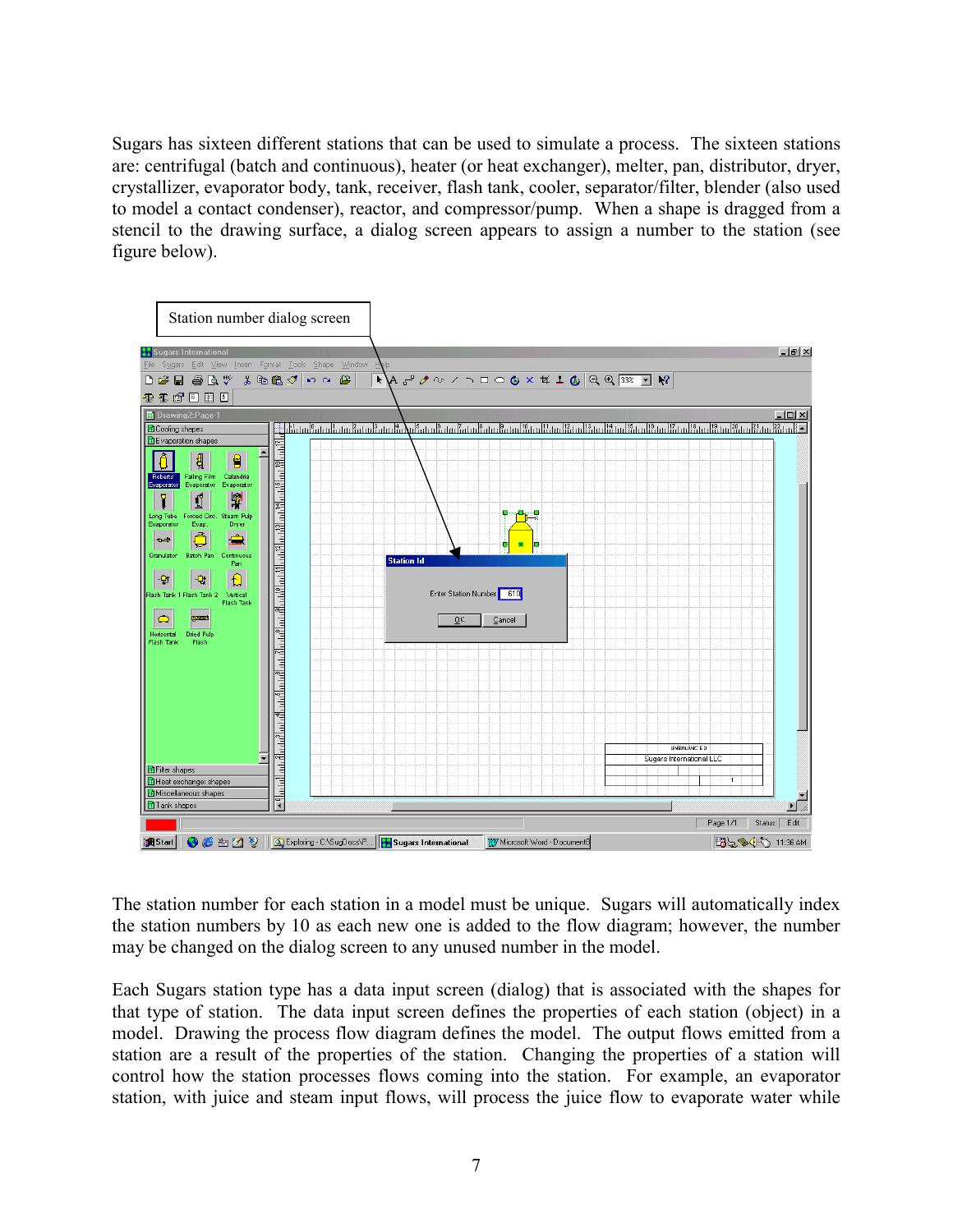using steam, or vapor, to boil the juice. Thus, the properties of the stations in a model and the characteristics of the external flows into the model control all of the internal flows between stations, and the flows leaving the model. Each station type has a properties dialog screen for entering the appropriate data, and a dialog screen is provided for entering the data to define external flows into the model.

Shapes on the stencils are associated with their respective Sugars stations by naming the shapes in Visio with station names from Sugars and identifying the input and output ports for the stations. The Sugars help system provides full details on how to make shapes that can be identified by Sugars.



The shape color turns to blue after the station number is entered. Double click the shape (or right click and select "Sugars properties" from the drop-down menu - see figure above) to get the data entry screen (Evaporator Properties screen in the figure below).

All of the necessary data to describe the performance of the station is entered on the Properties screen. The station turns yellow to indicate that data for the station was entered after the Properties screen is closed by clicking on the OK button. Shapes are added to the drawing until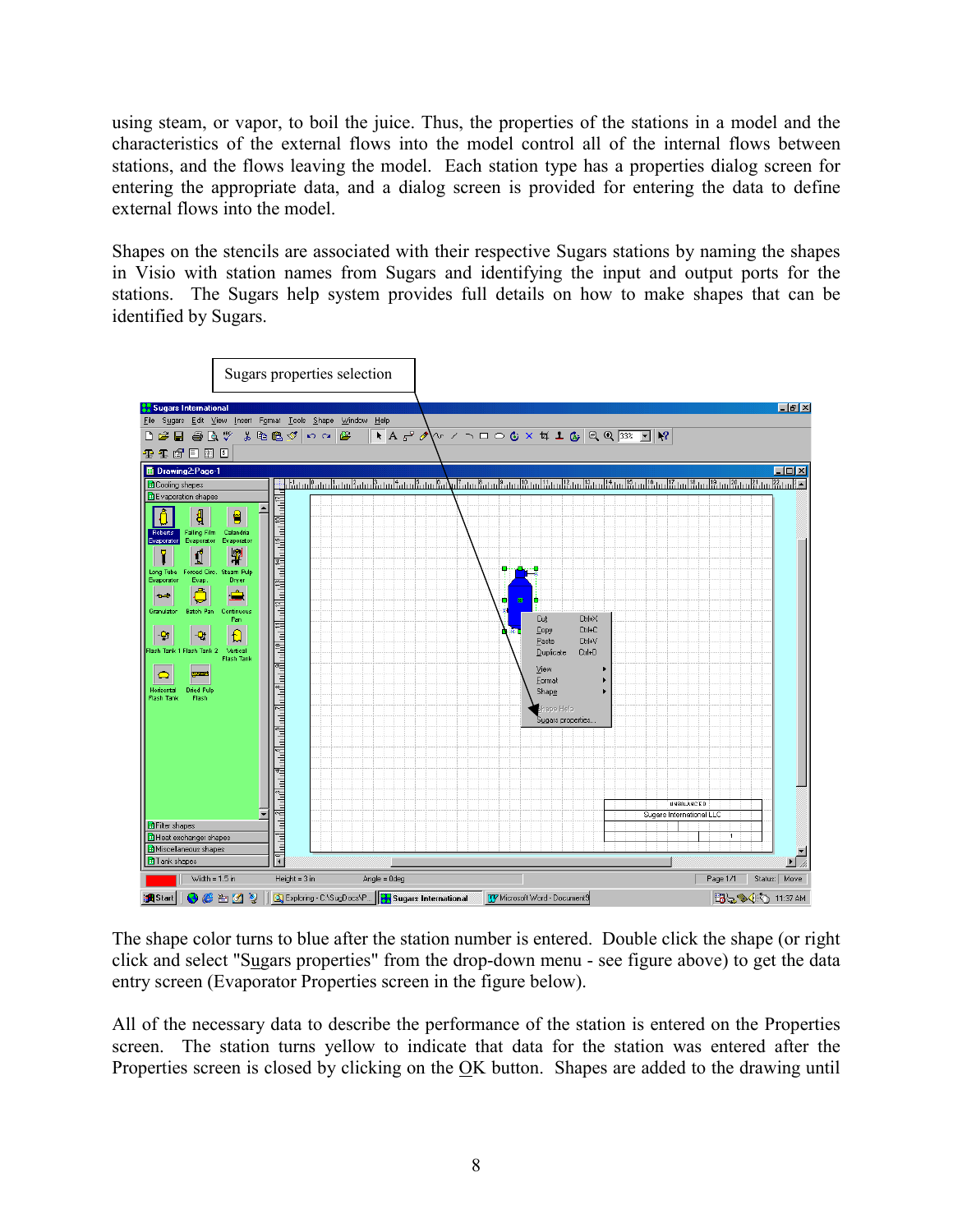all of the stations for the model are on the drawing and data is entered for each station until all of the stations on the drawing are yellow.



Connections are made between input and output ports on each station using the connection tool until all of the ports on the stations have connecting flows. Some stations, such as distributors, melters, tanks and receivers, do not need to have all of their ports connected (extra ports are provided), but these stations must have at least one input and output flow.

Data for external flows into the model is entered on the External Flow Properties screen. The External Flows Properties screen (see figure below) is accessed by double clicking on the external flow, or right clicking and selecting "Sugars properties" from the drop-down menu. Every external flow stream going into the model must be specified with pressure, temperature and flow stream components. If the flow stream contains dissolved non-sucrose components, the solubility coefficients must be defined. And, if the flow is not a required flow, the quantity of the flow stream must be specified. *Required* flows are flows that have their quantity determined by the properties of a station. For example, the vapor flow into a pan is a required flow because the quantity of the vapor needed by the pan is determined by the properties of the pan. A flow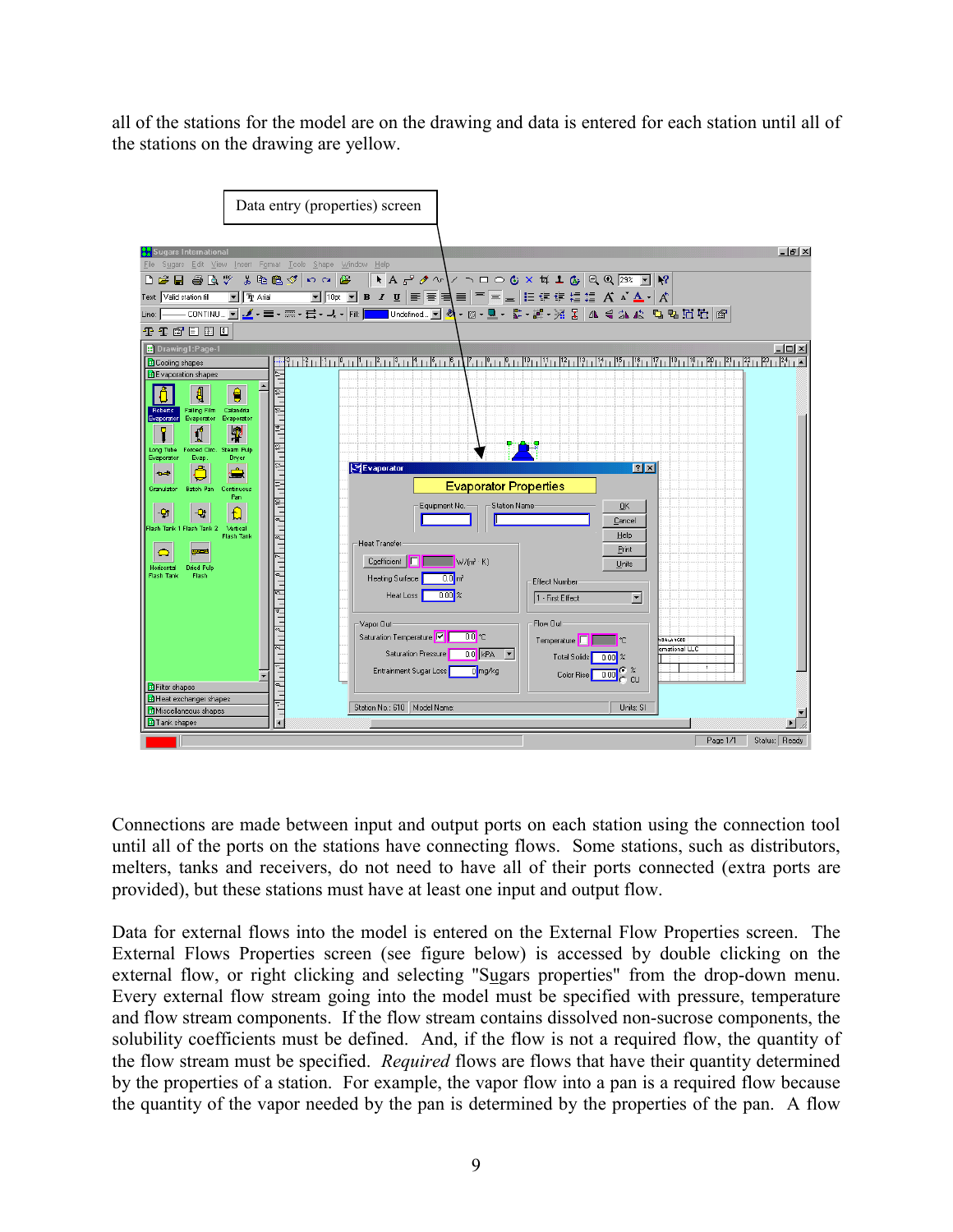stream color entry must be made for the external flow if the color balance is being done. And, a currency value is entered if the net process revenues are being calculated for the model.



# SIMULATION

The model is ready for balancing once the data for every station in the model and every external flow stream into the model is entered. The balance calculations give a simulation of the process and provide all of the details of the internal flow streams in the model.

Clicking on the full balance icon will initiate the balance calculations and give a small window showing the progress of the iterations (see figure below). Single balance iterations can be done (to observe the progress of the balance) by clicking on the single balance icon. An error message screen will appear if any errors are detected during the iterations. Fatal errors have to be corrected before the calculations can be completed. Sometimes warning, or informative, messages appear giving information about the calculations, or observations about the model.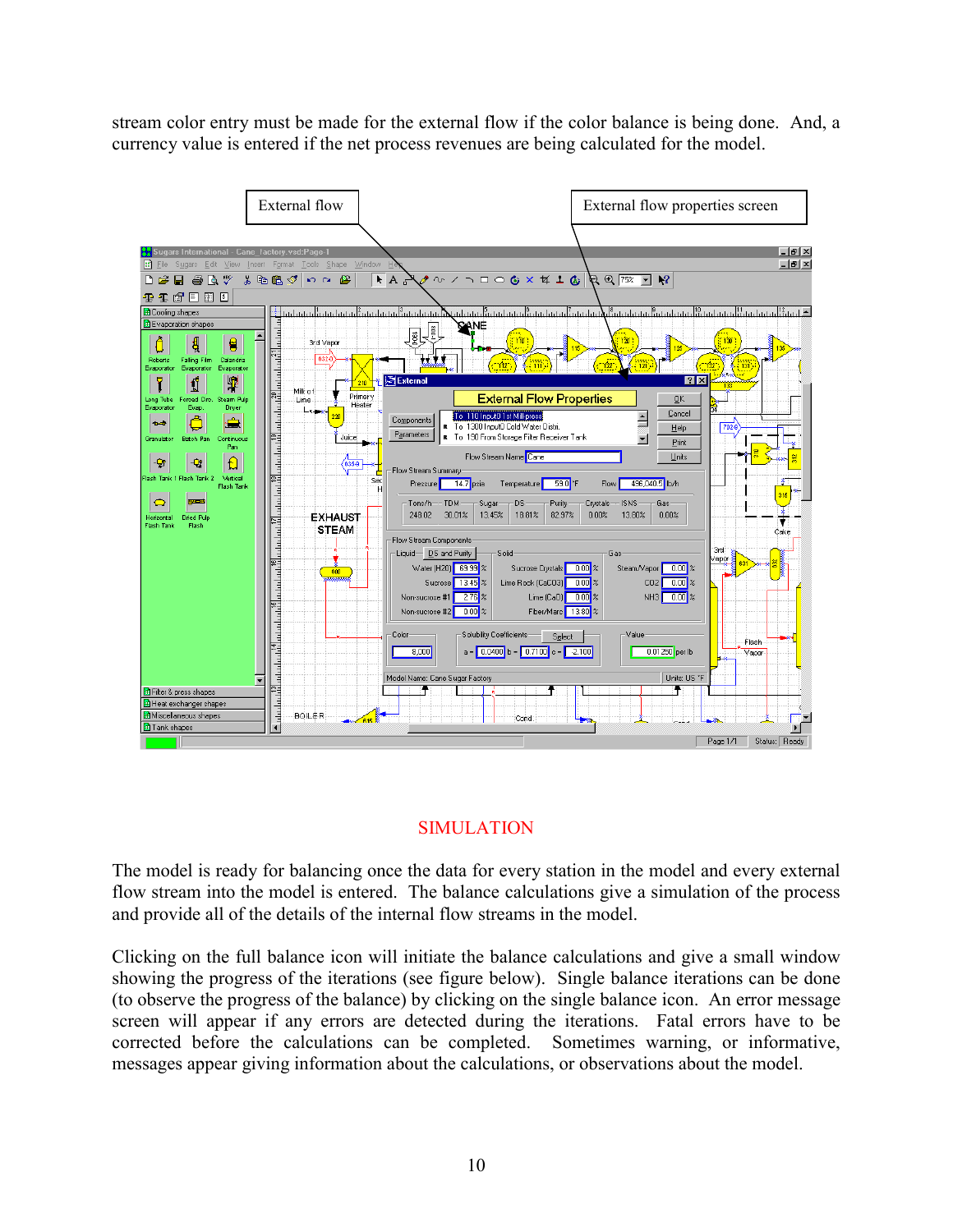

Many of these messages do not require any action by the user, but are merely displayed as information that might be important, or helpful to the user. The error/warning message screen may be recalled at any time after the balance calculations so that it can be referenced as corrections are made to remove any errors that occurred during the balance calculations. Clicking on the error message screen icon will recall the display of the last error messages that occurred during a balance.

# **RESULTS**

The results of the calculations can be displayed after the balance calculations are completed. Sugars provides several different presentations of the results.

The figure below shows the display of the Internal Flow Properties screen after a balance. This screen shows all of the details of an internal flow, such as pressure, temperature, flow quantity, components, color and solubility coefficients. In addition, the % total dry matter (TDM), % sugar, % dry substance (DS), % purity, % crystals, % insoluble solid non-sugars (ISNS) and %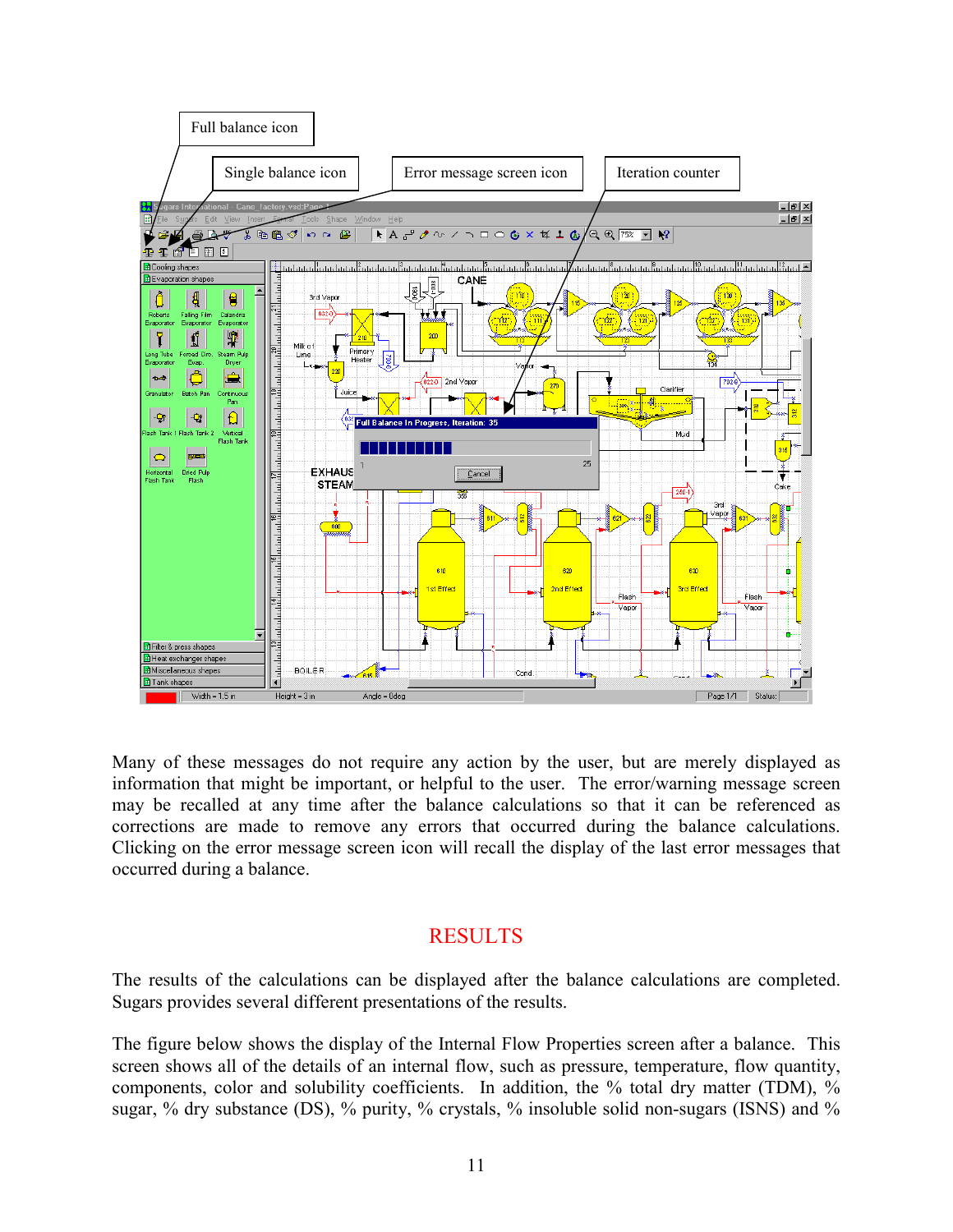gas are given in the middle of the screen with the quantity of flow in tons per hour. Clicking the DS and Purity button, under the Flow Stream Components, in the Liquid phase section, will give the % dry substance and purity for the liquid portion of the flow. For a massecuite, this would be the mother liquor %DS and % Purity.



Clicking the Parameters button on the Internal Flow Properties screen gives additional characteristics of the flow, such as: volume flow, specific weight, enthalpy, specific heat capacity, supersaturation and boiling point elevation (see figure below). The Flow Stream Parameters feature is also available for external flows.

Every internal flow in the model can be displayed using the Properties screen. Also, flow streams that are required and/or pressure feedback (flow streams that need a pressure value from another station) are identified on the flow diagram by a small 'R' for required and a small 'P' for pressure feedback. Sugars will place these indicators on the flow streams after the balance calculations are completed.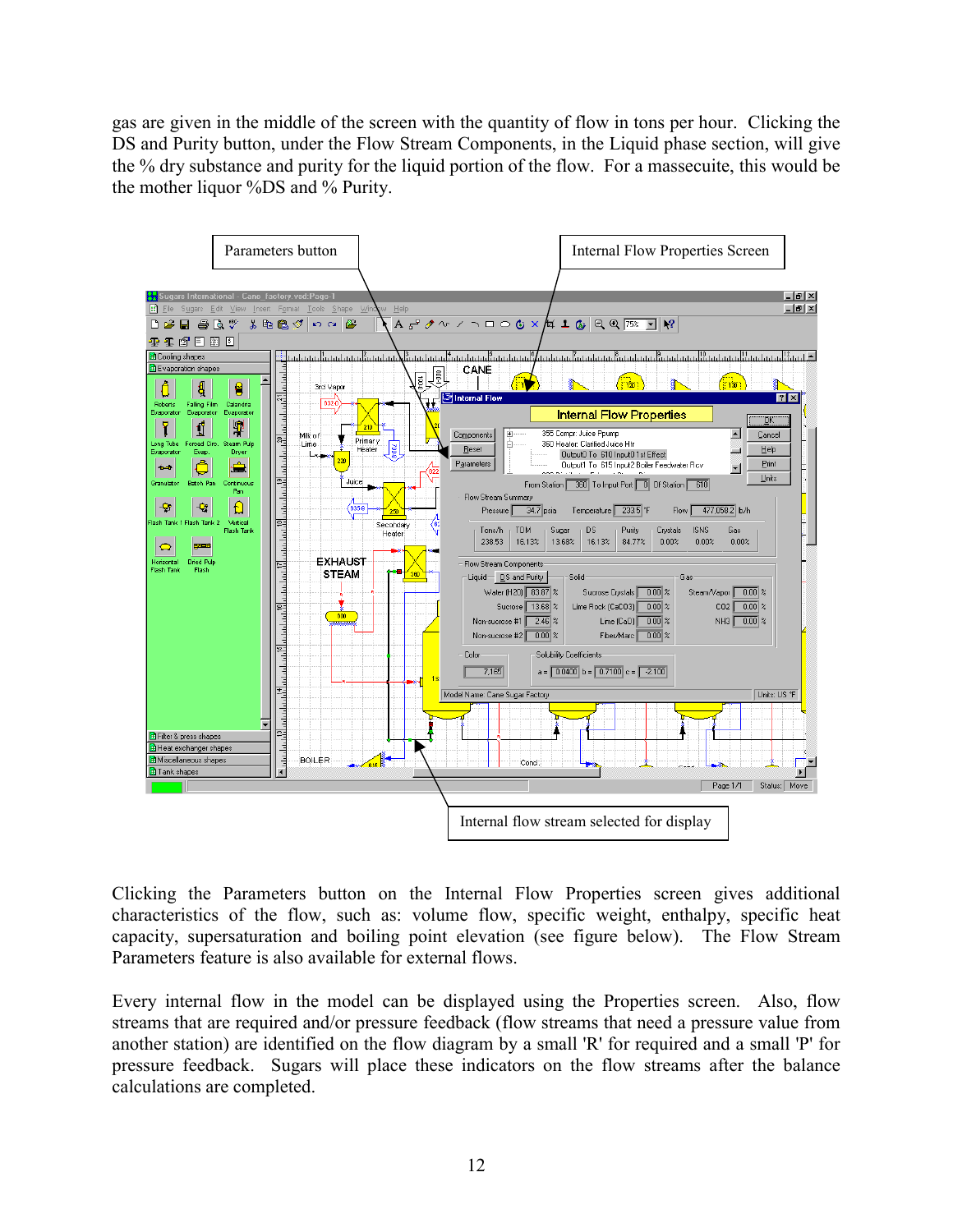

The Internal Flow Properties screen has a small internal flow selection window (scrollable) that shows every internal flow stream in the model. Using this window, individual flow streams can be displayed quickly without having to close the Internal Flow Properties screen and double clicking on another flow stream to display its properties. The External Flow Properties screen also has a similar external flow selection window for viewing external flows. The internal and external flow properties screens provide valuable information about the process that can be used for engineering design and/or data reconciliation.

Printouts are available for the Revenues report, Summary report and Details report. These reports provide an overview of the balance calculations. The Details report shows every flow stream in the model with the fraction of each component listed along with the station the flow originates from and the station to which it goes. Also, the pressure, temperature, flow quantity, color, solubility coefficients and currency value is printed for each flow stream. The Details report is a listing of most of the information that is on the Internal Flow Properties and External Flow Properties screens with component fractions displayed instead of percentage values for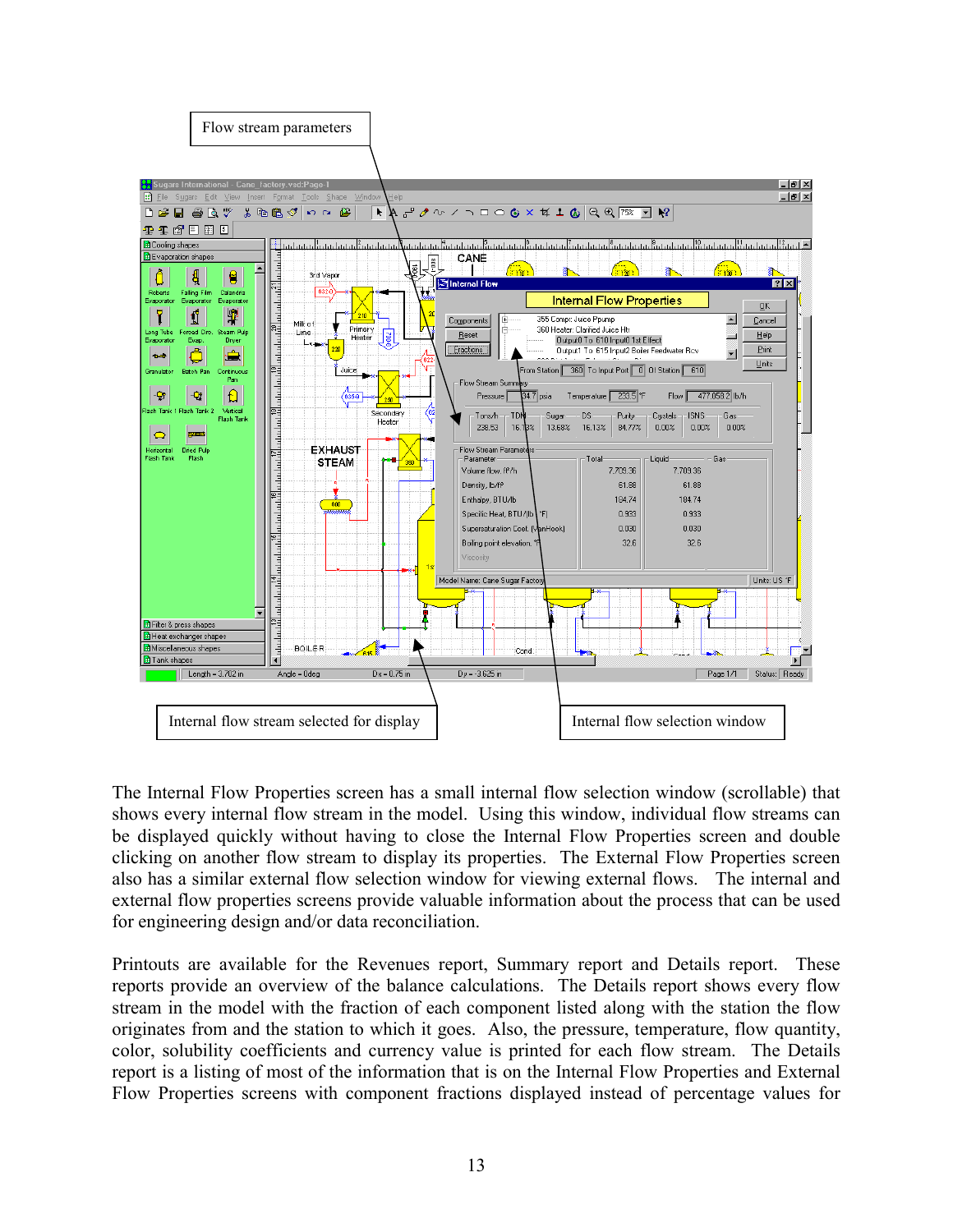purity, dry substance, etc. The summary information on the Internal Flow Properties and External Flow Properties screens is basically the same as shown on the Summary report for each flow (see figure below).

|                                               |                                                          |                                                                                         |                                                                                                                                                                                            |    |                                                             |                                                                               | Summary report                 |                                     |                                  |                               |                              |                                   |                                |                         |         |                                |
|-----------------------------------------------|----------------------------------------------------------|-----------------------------------------------------------------------------------------|--------------------------------------------------------------------------------------------------------------------------------------------------------------------------------------------|----|-------------------------------------------------------------|-------------------------------------------------------------------------------|--------------------------------|-------------------------------------|----------------------------------|-------------------------------|------------------------------|-----------------------------------|--------------------------------|-------------------------|---------|--------------------------------|
| m<br>File<br>ዊ 1 C                            | o                                                        |                                                                                         | <b>Xx</b> Sugars International - Cane_factory.vsd:Page-1<br>Sugars Edit View Insert Format Tools Shape Window Help<br>乌B. 少 【 取自 of lo q   BE  <br>, Preview - Balance Calculation Results |    |                                                             |                                                                               |                                |                                     |                                  |                               |                              |                                   |                                |                         | . 10 x  | $-10 \times$<br>$-10$ $\times$ |
| Cooling<br><b>B</b> Evapora<br>U              |                                                          |                                                                                         |                                                                                                                                                                                            |    |                                                             | Cane Sugar Factory<br><b>Balance Calculation Results</b><br>6/8/99 3:17:35 PM |                                |                                     |                                  |                               |                              |                                   |                                |                         |         | ≜ لينا                         |
| Roberts<br>Evaporator                         |                                                          |                                                                                         |                                                                                                                                                                                            |    |                                                             | EXTERNAL FLOWS INTO MODEL                                                     |                                |                                     |                                  |                               |                              |                                   |                                |                         |         |                                |
| $\blacksquare$                                |                                                          |                                                                                         | Name                                                                                                                                                                                       | To | Stn. To Port                                                | Flow(1b/h)                                                                    |                                |                                     | TDM% Sugar% DSmas% PUmas%        |                               | CRY%                         | Temp<br>$(^{\circ}F)$             | <b>ISNS%</b>                   | Color                   |         |                                |
| Long Tube<br>Evaporator<br>$+1$<br>Granulator |                                                          | Cane<br><b>Storage Flow</b><br><b>Storage Flow</b><br>Milk of Lime                      |                                                                                                                                                                                            |    | 110 Input #0<br>190 Storage<br>200 Storage<br>220 Input #1  | 496.040.5<br>0.0<br>0.0<br>3.858.1                                            | 30.01<br>0.00<br>0.00<br>15.00 | 13.45<br>0.00<br>0.00<br>0.00       | 18.81<br>0.00<br>0.00<br>0.00    | 71.52<br>0.00<br>0.00<br>0.00 | 0.00<br>0.00<br>0.00<br>0.00 | 59.0<br>32.0<br>32.0<br>95.0      | 13.80<br>0.00<br>0.00<br>15.00 | 8.000<br>n<br>0<br>0    |         |                                |
| ٥<br>Flash Tank                               |                                                          | <b>Storage Flow</b><br><b>Exhaust Steam</b><br><b>Storage Flow</b><br><b>Cold Water</b> |                                                                                                                                                                                            |    | 350 Storage<br>600 Input #0<br>700 Storage<br>1300 Input #0 | 0.0<br>160.196.4<br>0.0<br>1, 708, 464.1                                      | 0.00<br>0.00<br>0.00<br>0.00   | 0.00<br>0.00<br>0.00<br>0.00        | 0.00<br>0.00<br>0.00<br>0.00     | 0.00<br>0.00<br>0.00<br>0.00  | 0.00<br>0.00<br>0.00         | 32.0<br>0.00248.0<br>32.0<br>41.0 | 0.00<br>0.00<br>0.00<br>0.00   | n<br>n<br>Ω<br>n        |         |                                |
|                                               |                                                          |                                                                                         |                                                                                                                                                                                            |    |                                                             |                                                                               |                                |                                     |                                  |                               |                              |                                   |                                |                         |         |                                |
| $\bullet$<br>Horizontal<br><b>Flash Tank</b>  | From<br>Stn.                                             |                                                                                         | Name                                                                                                                                                                                       | To | Stn. To Port                                                | STATION FLOWS WITHIN FACTORY<br>Flow(1b/h)                                    |                                |                                     | <b>TBM% Sugar% DSmas% PUmas%</b> |                               | <b>CRY's</b>                 | Телр                              | $(°F)$ ISNS%                   | Color                   |         |                                |
|                                               |                                                          | 110 1st Mill-press                                                                      | Output #0<br>Output #1                                                                                                                                                                     |    | 111 Input #0<br>112 Input #0                                | 68.453.6 100.00<br>427.586.9 18.81 15.60                                      |                                | 0.00                                | 0.00<br>18.81                    | 0.00<br>82.97                 | 0.00<br>0.00                 | 59.0                              | 59.0 100.00<br>0.00            | 0<br>8,000              |         |                                |
|                                               |                                                          | 112 1st Mill-juice                                                                      | 111 1st Mill-bagasse<br>Output #0<br>Output #1                                                                                                                                             |    | 115 Input #5<br>111 Input #1<br>113 Input #0                | 239,625.2 42.00<br>171, 171, 6<br>256, 415.3                                  |                                | 11.15<br>18.81 15.60<br>18.81 15.60 | 18.81<br>18.81<br>18.81          | 59.27<br>82.97<br>82.97       | 0.00<br>0.00<br>0.00         | 59.0<br>59.0<br>59.0              | 28.57<br>0.00<br>0.00          | 8,000<br>8,000<br>8,000 |         |                                |
|                                               |                                                          | 120 2nd Mill-press                                                                      | 113 1st Mill-heat loss<br>115 #1-#2 Maceration<br>Output #0                                                                                                                                |    | 200 Input #5<br>120 Input #0<br>121 Input #0                | 256, 415.3 18.81 15.60<br>424, 501.3 27.65<br>68,453.6 100.00                 |                                | 9.56<br>0.00                        | 18.81<br>13.73<br>0.00           | 82.97<br>69.59<br>0.00        | 0.00<br>0.00<br>0.00         | 58.7<br>72.8                      | 0.00<br>16.13<br>72.8 100.00   | 8,000<br>8,000<br>n     |         |                                |
|                                               |                                                          |                                                                                         | Output #1                                                                                                                                                                                  |    | 122 Input #0                                                | 356, 047.7 13.73 11.40 13.73                                                  |                                |                                     |                                  | 82.97                         | 0.00                         | 72.8                              | 0.00                           | 8,000                   |         |                                |
| <b>B</b> Filter & p                           |                                                          |                                                                                         |                                                                                                                                                                                            |    |                                                             | Print                                                                         | Export                         |                                     | Cancel                           |                               |                              |                                   |                                |                         |         |                                |
| <b>E</b> Tank shapes                          | <b>H</b> Heat exchanger shapes<br>H Miscellaneous shapes |                                                                                         | <b>BOILER</b>                                                                                                                                                                              |    |                                                             |                                                                               |                                |                                     | Cond:                            |                               |                              |                                   |                                |                         |         |                                |
|                                               | Length = $3.702$ in                                      |                                                                                         | Angle = Odeg                                                                                                                                                                               |    |                                                             | $Dx = 0.75$ in                                                                | $Dy = -3.625$ in               |                                     |                                  |                               |                              |                                   |                                | Page 1/1                | Status: |                                |

Some of the most useful information from Sugars is given on the Process Net Revenues report (see print preview screen in the figure below). As changes are made to the model, the process net revenues will either increase, or decrease. New process equipment with new station properties, or changes in the process routing, can be evaluated quickly to see now the revenues will change. The Process Net Revenues are calculated from the values for all flows leaving the model (internal flows) minus the cost of all flows into the model (external flows). This information is very useful for making investment decisions. Also, it is the most convenient way to show how changes to the model will affect the operating performance of the process.

The value entries for all external flows into the model and internal flows that leave the model are entered on the External Flow Properties and Internal Flow Properties screens. These values are used to calculate the process net revenues. The entered values can also be changed on the Process Net Revenues screen as shown in the figure below.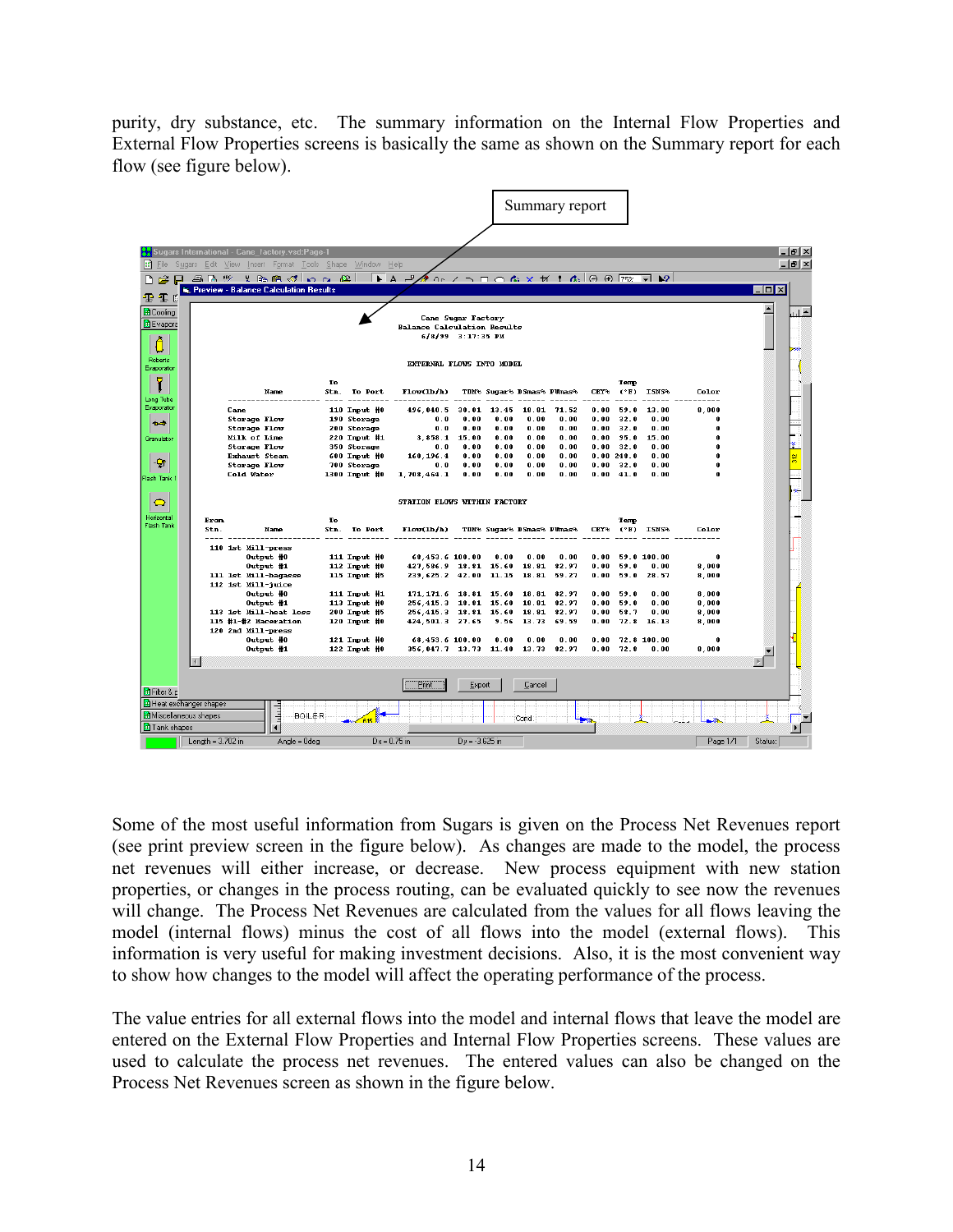

# SUMMARY

Sugar companies and engineering firms use the Sugars™ program to make process and investment decisions. They use it to increase the yield and reduce the energy consumption of existing sugar factories and refineries and to design new ones. Also, it is used to evaluate the feasibility of R&D projects, train process engineers, reconcile factory data and give process information that cannot be measured. The new Windows® interface for Sugars greatly enhances the use of the program and makes it much easier to build models for process simulation. A model is built by simply dragging shapes from one of the shape stencils to the drawing surface. The shapes represent actual stations in the factory, or refinery. External flows into a station and flows leaving a station are connected to other stations by using a connector tool with automatic line routing and crossovers. A dialog screen to enter data for controlling the performance of a station, or to describe an external flow, is displayed when the station, or external flow, is double clicked. The model is balanced by clicking on a balance icon after the flow diagram of the model is drawn and the data is entered. The results of the balance calculations provide material, energy and color values for all flows in the model. Also, the overall net revenues generated by the process are calculated. Flow stream values given by the calculations provide information about the process and engineering data (density, enthalpy, boiling point rise, sucrose